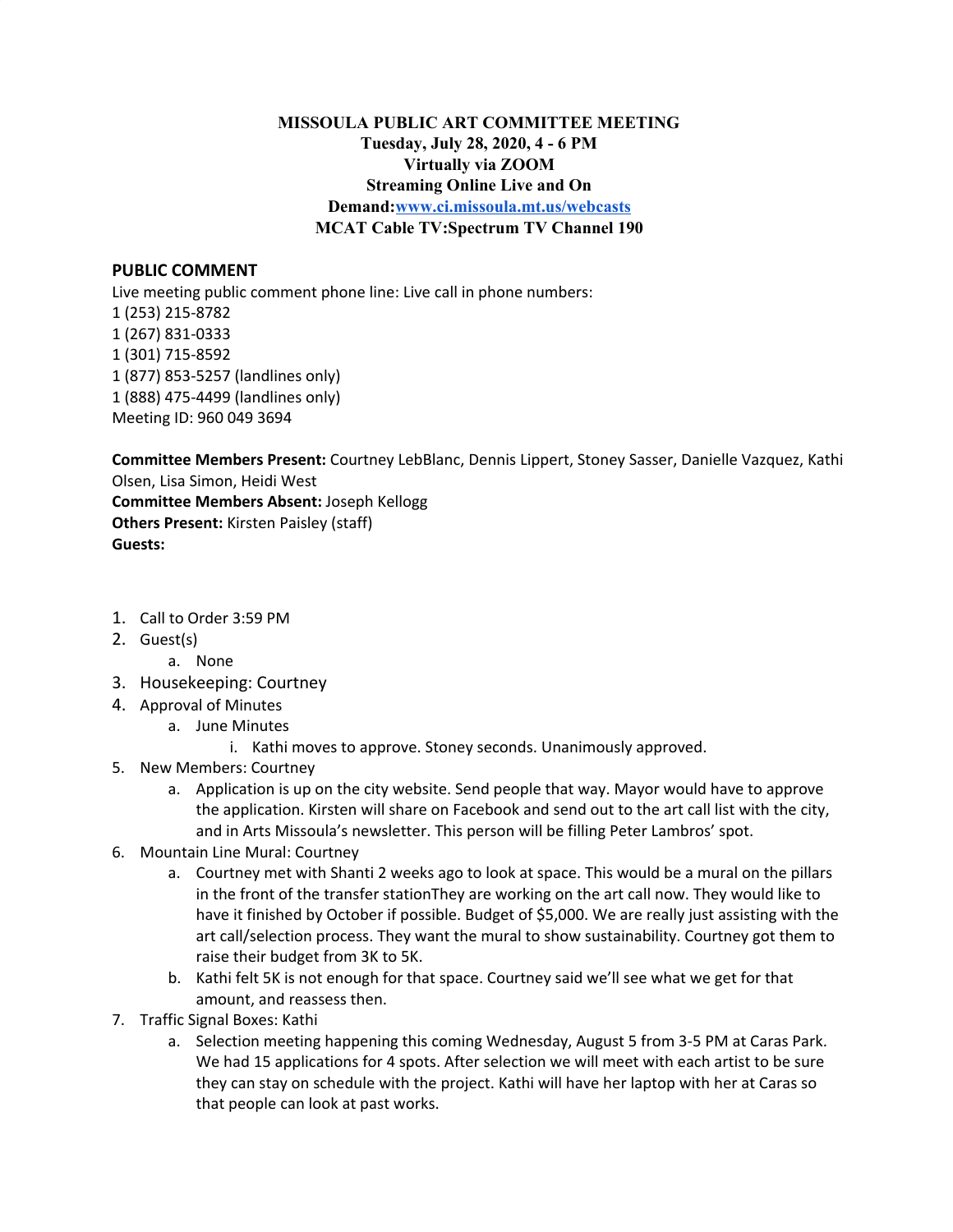- b. Playfair park will have a recreation of lost boxes. Will have an image of the box, artists name, when it was done. Ongoing tribute of those boxes.
- 8. Welcome to Missoula Sign: Stoney
	- a. Since PAC Live is on pause, Stoney wanted to take on another project. Kathi, Danielle and Courtney are interested in helping.
	- b. There might be some tourism money we could tap into for this project.
	- c. Kathi and Courtney met with County Commissioner Dave Stromeier and he's very interested in a collaborative project.
	- d. Location will be a big question: public land? Private land?
- 9. Indigenous Mural Project: Lisa/Danielle
	- a. This project requires maximum flexibility. The southern edge of the substation in the parking lot there will be a stamped concrete. The mural space would be about 14 ft. Some sort of band at the top or bottom to tie the project together. This will be a 2 year project. Pushing for an interpretive center on the west side. Unfortunately trees might have to come down, but we hope to use the wood. On the east side there is about 130' of wall space. We would dedicate this whole side on the East to the Salish; a poem by Chief Charlo, some buffalo art that looks like a stampede by Frank Findlay. 2 more panels with information about the Salish in this valley. We are having about 1 meeting a month at the moment.
	- b. Lisa forwarded some questions from Donna Gaukler:
		- i. Art Call, selection process
			- 1. Would be a limited art call open to specific members of each tribe.
		- ii. Maintenance
			- 1. Typically when it is a private/public partnership, the private owners take responsibility for maintenance because they have the equipment. We will still oversee the maintenance.
		- iii. Follow DTMP in that this is a large-scale mural project, and that it is Indigenous Art.
		- iv. There are a couple Parks & Rec people on the sub-committee to be sure the garden stays within the DTMP as well.
- 10. Planned Parenthood Mural: Danielle
	- a. This has been postponed for now. Dani wanted to be really intentional about this project and wait until it is safe for all artists to participate
	- b. Someone from NBC Montana reached out that they were interested in the project. Kirsten will put them in touch with Danielle.
- 11. BLM Mural
	- a. Danielle also has questions about permits regarding this project.
		- i. Kathi is happy to help with the encroachment permit.
	- b. Danielle would love some help in where to look for funding.
		- i. Kathi: There might be some private money available from
	- c. Next month we will vote on if this will be an official PAC project or a project in which we are just assisting.
	- d. There is a BLM Missoula group. Might be good to get some members of this group involved.
- 12. Announcements, News, or Upcoming Events
	- a. Virtual First Friday August through MCAT.
		- i. Do we want to do a video of this project? Photos from our new Art Revolution? Kathi will take this on.
	- b. Working on cleaning Lillian's mural.